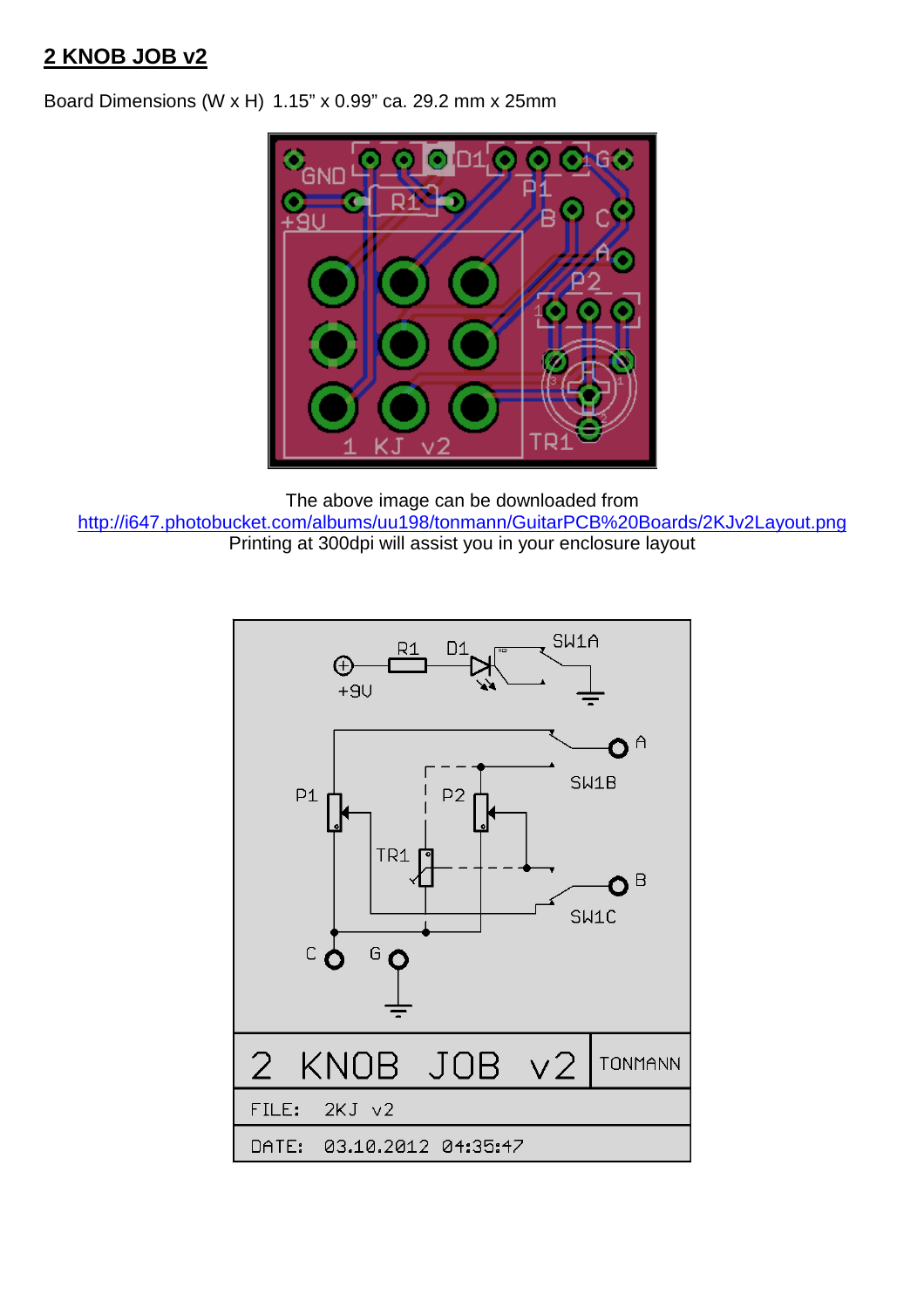The idea of the 2KJ is to be able to switch between two independent pot settings on an effects pedal. Primarily with live playing in mind this is a useful tool if you need to switch quickly between two different settings – in the middle of a song for example

A typical use is as two volume pots, one pot is set to, let's say, give a unity gain output and the other pot is set to give a volume boost. The circuit is not confined to being used as two volume pots, the circuit can be utilized for gain, drive, tone, LFO speed pots etc.

Since there are so few components I won't do a BOM, each component should become clear as I go through the build instructions.

The value of the R1, the CLR (Current Limiting Resistor) is not critical. A value of 3k3 is suggested as this offers a good trade-off between LED brightness and current drawn. Choose values between 2k (brighter, more current) and 4k7 (dimmer, less current) according to taste.

#### STATUS LED

D1 is a common anode bi-colour LED



The diagram above shows the pin-out, schematic symbol and pad connection for a common anode LED.

The pin-out for the bi-colour LED is as follows:

1<sup>st</sup> Colour Cathode 90 degree bend in the lead Common Anode Middle lead 2<sup>nd</sup> Colour Cathode 45 degree bend in the lead

The pad for lead 1 on the circuit board is marked with a white box.

When connected correctly the LED will light red when P1 is engaged and green when P2 /TR1 is engaged.

If you wish to use a standard LED, connect the anode to the middle pad and the cathode to the right pad to show P1 engaged or to the left pad to show P2/TR1 engaged.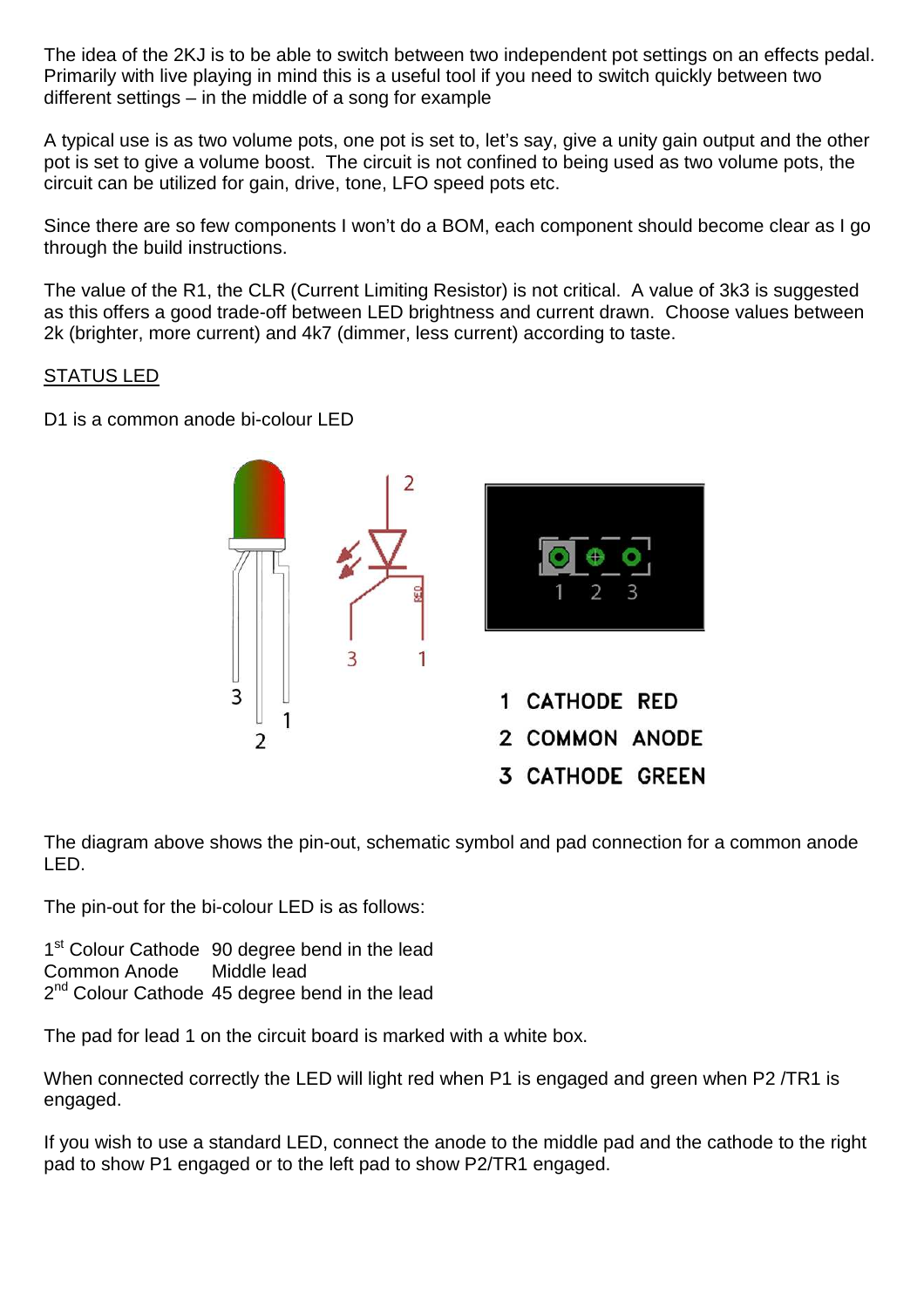The value of the pots is, of course, dependent on the main circuit board. Use values according to each individual circuit.

A trim pot (TR1) has been included as an alternative to the second pot (P2), **Do not install both P2 and TR1.**

The trim pot is useful if there isn't enough space on the enclosure for the second pot or in situations where you would like to "set and forget" a basic setting – these include unity output level (the output is at the same level as the bypassed signal), minimum gain setting, flat frequency response for a tone control etc.

## **WIRING**

The standard wiring between the 2KJ and the main circuit board is simple:

| 2KJ | <b>Circuit Board Pot Pad</b> |
|-----|------------------------------|
| A   | 3                            |
| B   | 2                            |
| C   |                              |

There are a few situations where you can save on some wiring as shown below. If you are in doubt you can always run three wires between the 2KJ and the main circuit board as detailed above.

#### VOLUME POT



The diagram above shows the 2KJ being used as a volume pot at the output of the new Aeon Overdrive v2 circuit.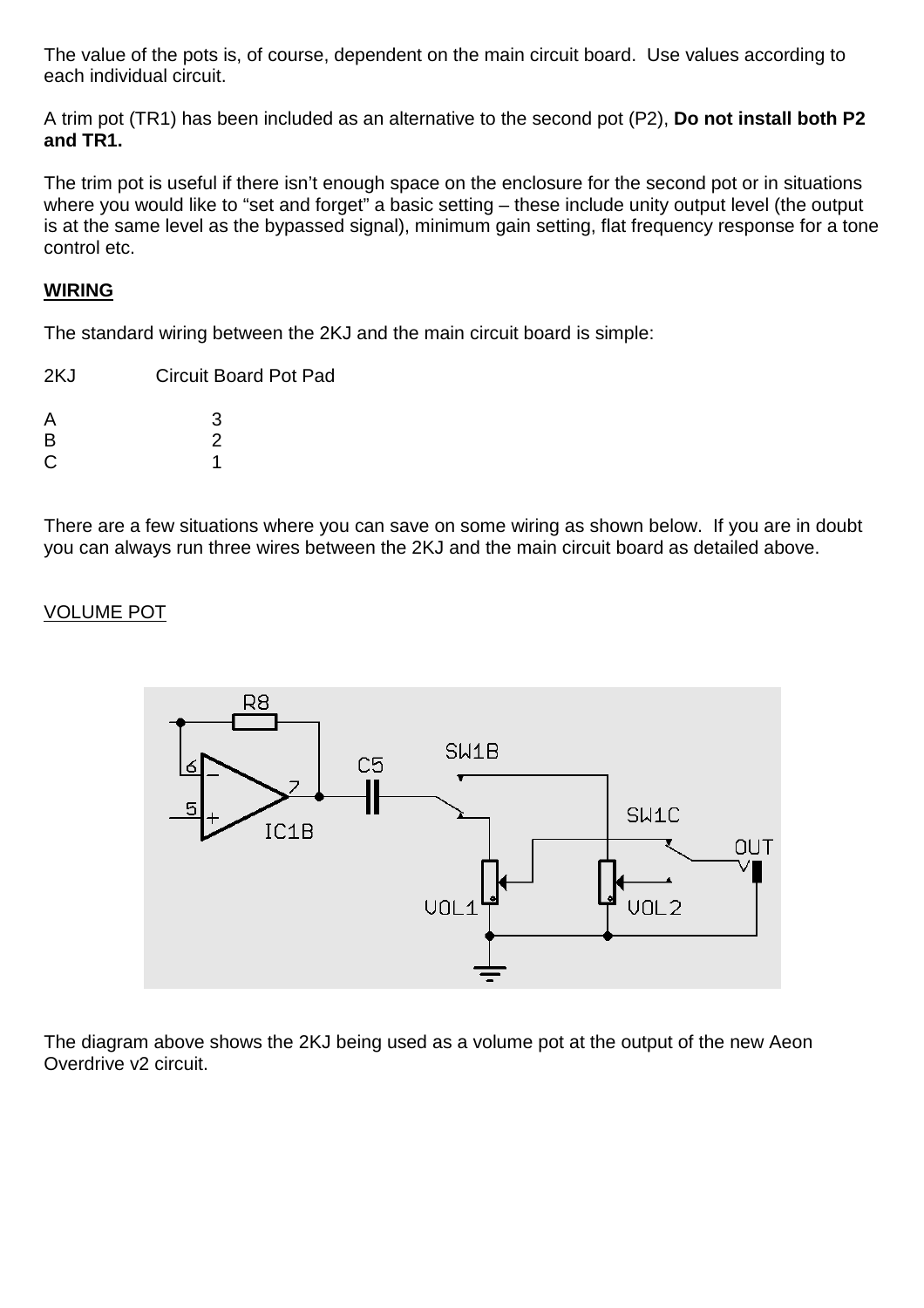

Looking at the last schematic, lug 1 of the volume pots are connected to ground. Although you could run a wire between pad C and pad 1 of the Volume pot, it is easier to use the ground pad G on the 2KJ; run a jumper between pads C and G.

### GAIN POT

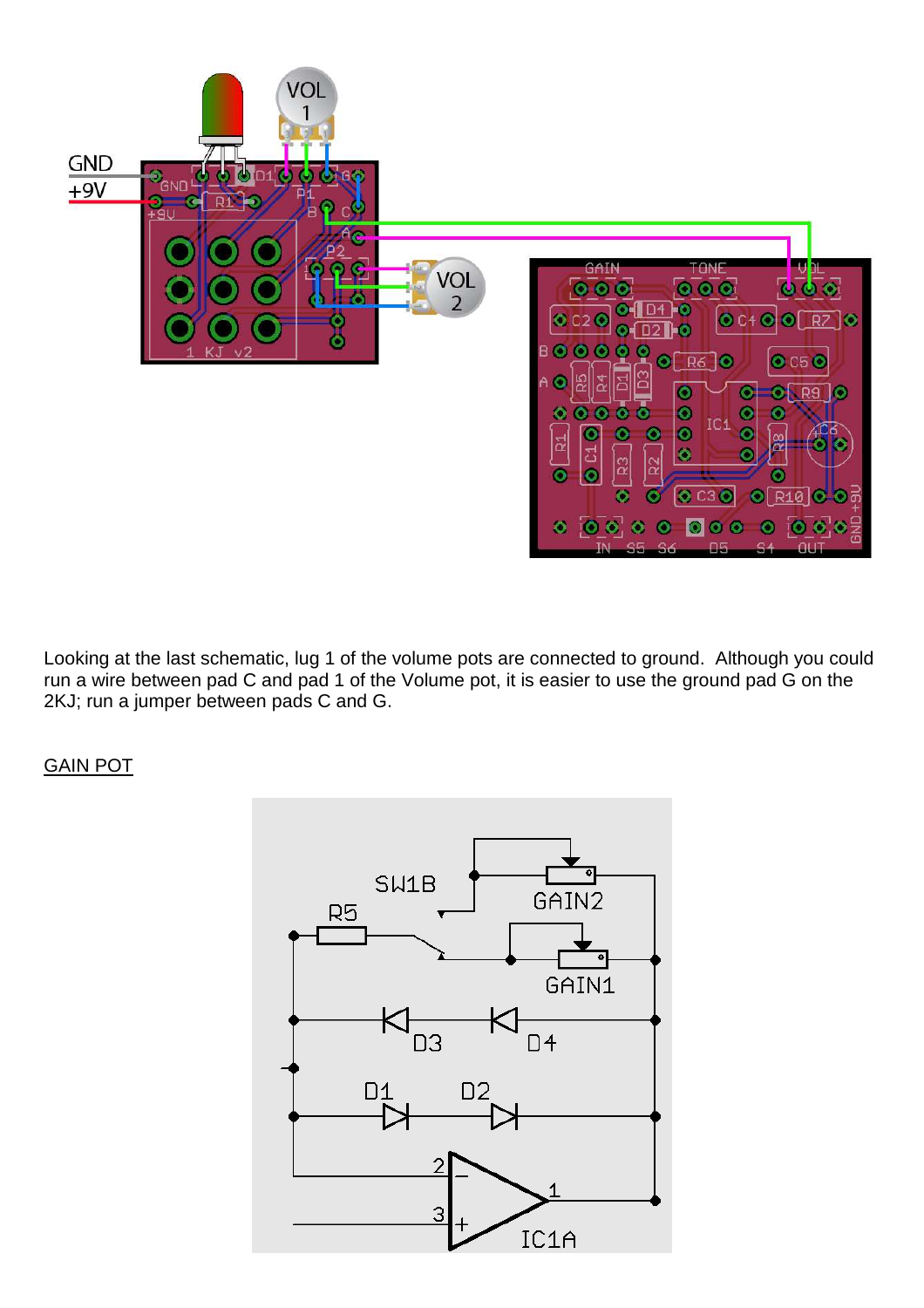The diagram above shows the 2KJ being used as a Gain pot at the op amp stage of the new Aeon Overdrive v2 circuit.

Sometimes confusing for beginners; in the above diagram only two of the three pot lugs are really being used, since lug 3 is directly connected to lug 2 we can ignore the wire between pad A and pad 3 of the Gain Pot and just run two wires between the 2KJ and the Aeon Overdrive.



#### BLEND POT